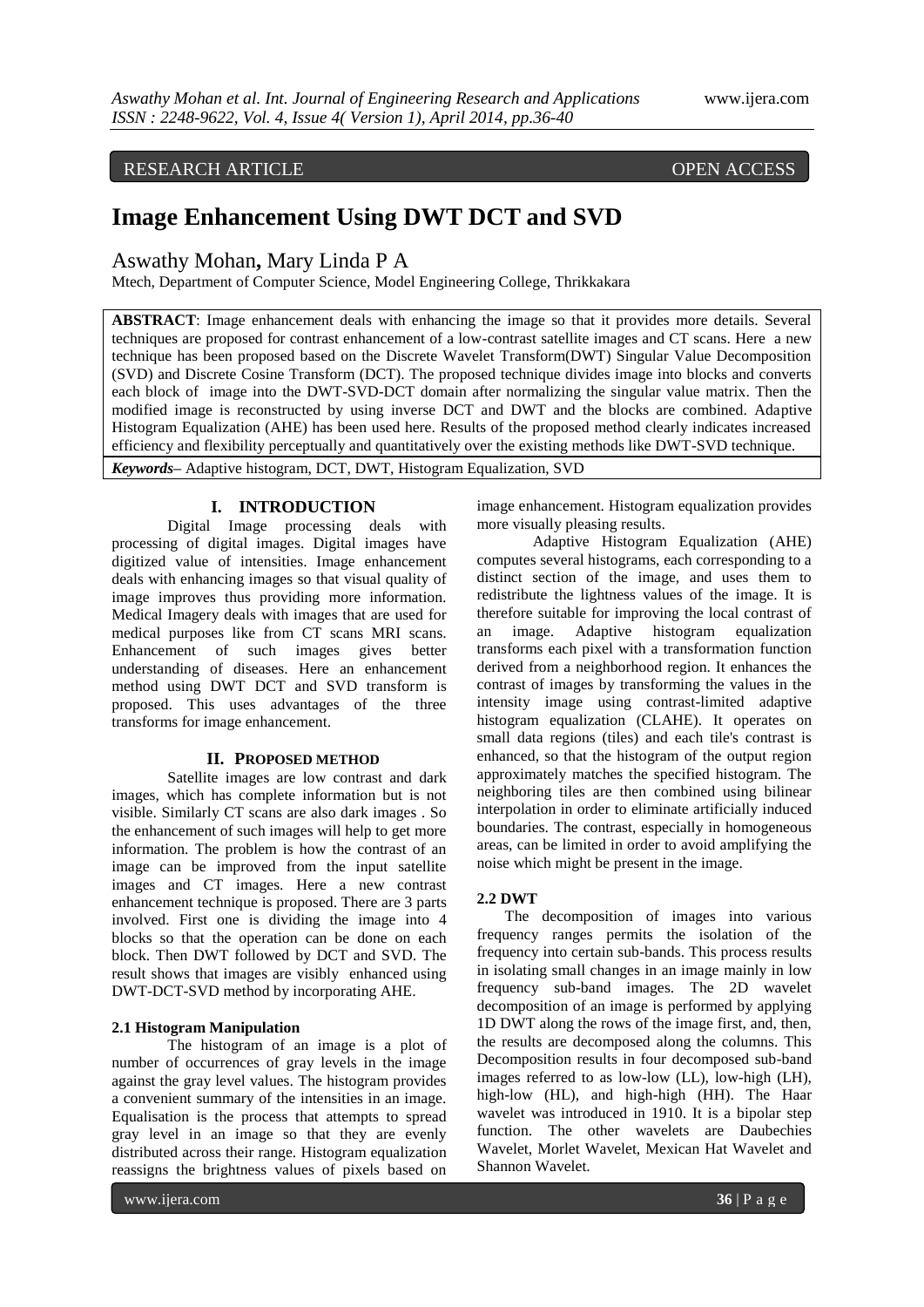#### **2.3 DCT**

The DCT transforms or converts a signal from spatial domain into a frequency domain. DCT is real-valued and provides a better approximation of a signal with few coefficients. This approach reduces the size of the normal equations by discarding higher frequency DCT coefficients. Important structural information is present in the low frequency DCT coefficients. Hence, separating the high-frequency DCT coefficient and applying the illumination enhancement in the low–frequency DCT coefficient, it will collect and cover the edge information from satellite images. The enhanced image is reconstructed by using inverse DCT and it will be sharper with good contrast.

#### **2.4 SVD**

SVD is based on a theorem from linear algebra which says that a rectangular matrix A, which is a product of three matrices that is (i) an orthogonal matrix UA, (ii) a diagonal matrix  $\Sigma A$  and (iii) the transpose of an orthogonal matrix VA. The singularvalue-based image equalization (SVE) technique is based on equalizing the singular value matrix obtained by singular value decomposition (SVD). SVD of an image, can be interpreted as a matrix, is written as follows:

$$
A = U_A \Sigma_A V_A^T
$$

Basic enhancement occurs due to scaling of singular values of the DCT coefficients. The singular value matrix represents the intensity information of input image and any change on the singular values change the intensity of the input

image.

The main advantage of using SVD for image equalization, ΣA contains the intensity information of the image.

#### **2.5 Algorithm**

In the proposed technique, initially the input image 'A' is processed through AHE to generate 'newA' image. Then the DWT of the orginal image and "newA" image is taken. After getting this, the LL of both of these images are transformed by DCT into the lower frequency DCT coefficient and higher– frequency DCT coefficient. Then, the correction coefficient for the singular value matrix can be calculated by using:

$$
\varepsilon = \frac{max\Sigma_{LL}}{max\Sigma_{LL}}
$$

Where numerator is the lower-frequency coefficient singular matrix of the DWT of satellite input image, and denominator is the lower-frequency coefficient singular matrix of the DWT of satellite output image of the Adaptive Histogram Equalization (AHE). The new satellite image (D) is determined by:

$$
\Sigma_{\bar{D}} = \varepsilon * \Sigma_{LL}
$$

$$
newLL = U_D \Sigma_{\bar{D}} V_D
$$

---- is the lower DCT frequency component of the original image that is reconstructed by applying the inverse operation (IDCT) to produce equalized image is …………………………

$$
\bar{A} = IDCT(new LL)
$$

Then the IDWT of newA with LH HL HH components gives the enhanced image. The steps is as follows

$$
EnhancedImage = IDWT(\bar{A}, LH_A, HL_A, HH_A)
$$

- 1. Divide the image into 4 blocks
- 2. Apply AHE to the image A to get newA
- 3. Take DWT of the resultant image and decompose into LL LH HL and HH  $[LL, LH, HO, HH] = DWT (newA)$
- 4. Take DCT of LL component
- 5. Apply DWT to Orginal Image A and decompose them into  $LL_A LH_A HL_A HH_A$
- 6. Apply DCT to LL<sup>A</sup>
- 7. Take SVD of the two DCT applied images and take correction coefficient for the singular value
- 8. Obtain new LL image by multiplying U, correction coefficient,  $\Sigma$ , V values from SVD
- 9. Take IDCT of the LL image to get  $\Box A$
- 10. Apply IDWT to  $\Box$  A image and LH<sub>A</sub> HL<sub>A</sub> HH<sub>A</sub>
- 11. Combine the 4 blocks of the image to form the original image

### **2.6 Performance measures**

The performance of this method is measured in terms of following significant parameters:

$$
Mean(\mu) = \frac{1}{MN} \sum_{x=1}^{M-1} \sum_{y=1}^{N-1} I(x, y)
$$

$$
standard deviation(\sigma) = \sqrt{\frac{1}{MN} \sum_{x=1}^{M-1} \sum_{y=1}^{N-1} (I(x, y) - \mu)^2}
$$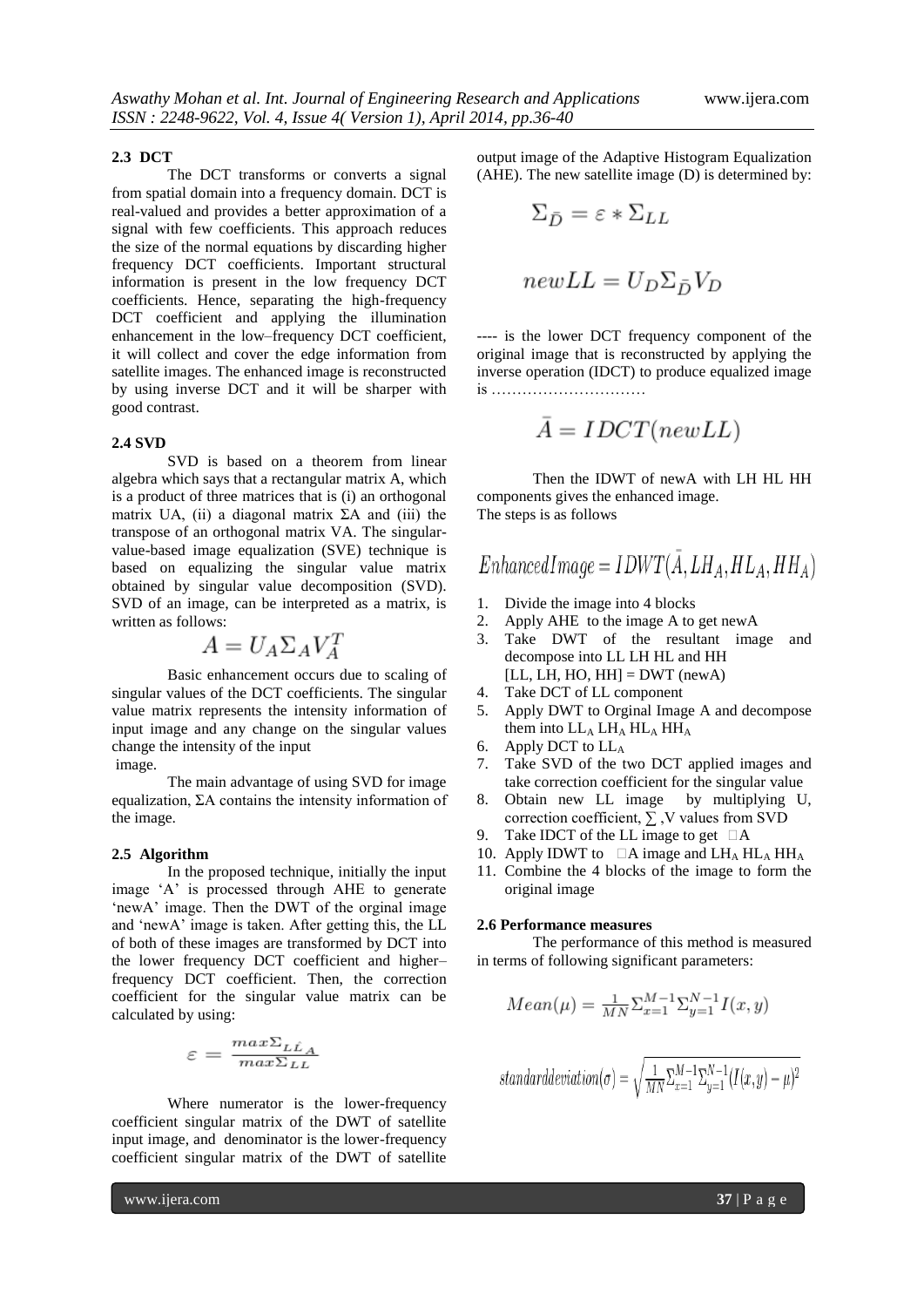Mean  $(\mu)$  is the average of all intensity value. It denotes average brightness of the image, where as standard deviation is the deviation of the intensity values about mean. It denotes average contrast of the image. Here  $I(x, y)$  is the intensity value of the pixel  $(x, y)$ , and  $(M, N)$  are the dimension of the Image.

# **RESULT**

Mean  $(\mu)$  is the average of all intensity value. It denotes average brightness of the image, where as standard deviation is the deviation of the intensity values about mean. It denotes average contrast of the image. Here  $I(x, y)$  is the intensity value of the pixel  $(x, y)$ , and  $(M, N)$  are the dimension of the Image [6]. The results for the enhancement of satellite images and CT Scans are given in fig 3.1. The visual and quantitative result shows that the proposed method has increased efficiency and flexibility. The resultant images for the enhancement of satellite images are given below fig 3.3, the following resultant images of DWT-DCT-SVD gives the better contrast as well as high image quality.



Fig 3.1 Input CT Scan. Image Courtesy[13]



Fig 3.2 Output CT Scan.

| Figure 1                                                  |  | $\begin{array}{c c c c c} \hline \multicolumn{3}{c }{\mathbf{E}} & \multicolumn{3}{c }{\mathbf{X}} \\\hline \multicolumn{3}{c }{\mathbf{E}} & \multicolumn{3}{c }{\mathbf{E}} & \multicolumn{3}{c }{\mathbf{X}} \\\hline \multicolumn{3}{c }{\mathbf{E}} & \multicolumn{3}{c }{\mathbf{E}} & \multicolumn{3}{c }{\mathbf{X}} \\\hline \multicolumn{3}{c }{\mathbf{E}} & \multicolumn{3}{c }{\mathbf{E}} & \multicolumn{3}{c }{\mathbf{X}} \\\hline \multic$ |  |
|-----------------------------------------------------------|--|-------------------------------------------------------------------------------------------------------------------------------------------------------------------------------------------------------------------------------------------------------------------------------------------------------------------------------------------------------------------------------------------------------------------------------------------------------------|--|
| File Edit View Insert Tools Desktop Window Help<br>$\sim$ |  |                                                                                                                                                                                                                                                                                                                                                                                                                                                             |  |
|                                                           |  | $\rightarrow$                                                                                                                                                                                                                                                                                                                                                                                                                                               |  |
|                                                           |  |                                                                                                                                                                                                                                                                                                                                                                                                                                                             |  |
|                                                           |  |                                                                                                                                                                                                                                                                                                                                                                                                                                                             |  |
|                                                           |  |                                                                                                                                                                                                                                                                                                                                                                                                                                                             |  |
|                                                           |  |                                                                                                                                                                                                                                                                                                                                                                                                                                                             |  |
|                                                           |  |                                                                                                                                                                                                                                                                                                                                                                                                                                                             |  |
|                                                           |  |                                                                                                                                                                                                                                                                                                                                                                                                                                                             |  |
|                                                           |  |                                                                                                                                                                                                                                                                                                                                                                                                                                                             |  |
|                                                           |  |                                                                                                                                                                                                                                                                                                                                                                                                                                                             |  |
|                                                           |  |                                                                                                                                                                                                                                                                                                                                                                                                                                                             |  |
|                                                           |  |                                                                                                                                                                                                                                                                                                                                                                                                                                                             |  |
|                                                           |  |                                                                                                                                                                                                                                                                                                                                                                                                                                                             |  |
|                                                           |  |                                                                                                                                                                                                                                                                                                                                                                                                                                                             |  |
|                                                           |  |                                                                                                                                                                                                                                                                                                                                                                                                                                                             |  |

Fig 3.3 Input Satellite Image. Image Courtesy[14]



Fig 3.4 Output Satellite Image

The quality of the visual results indicates that the proposed technique is sharper and brighter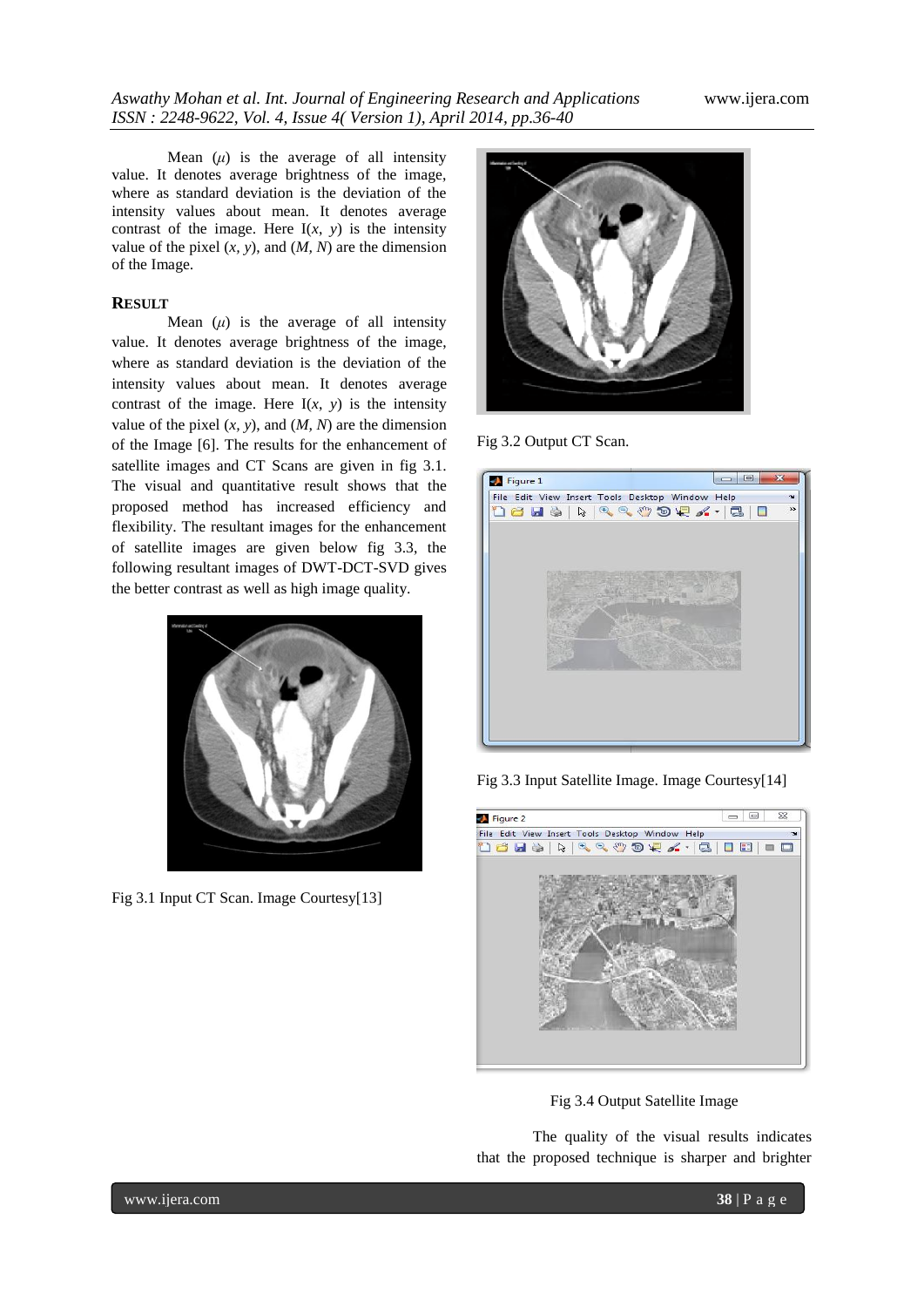than existing technique as compared. After obtaining mean and standard deviation, it is found that the proposed algorithm gives better results in comparison with the existing techniques. Mean (μ) represent the intensity of the image and the standard deviation represent (σ) the contrast present in the images. The proposed method represents the better contrast as well as better brightness with appropriate contrast. In order to exhibit the superiority of the proposed methodology two different images have been taken for analysis. The singular values denote luminance of each image layer after decomposition using DWT and DCT methodology. The **Mean** (*μ*) & **standard deviation**  $(σ)$  values are given below for analysis of this result. Here we can observe that the proposed method gives better contrast as well as better brightness than the DWT SVD method.

Table 3.1: Comparison of the results between proposed methodology and already existing technique

|                    | Mean     | <b>Standard Deviation</b> |
|--------------------|----------|---------------------------|
| Satellite<br>Input | 179.0545 | 12.3043                   |
| Image              |          |                           |
| DWT+SVD            | 157.0131 | 11.1123                   |
| Proposed           | 168.5849 | 29.1964                   |
| Technique          |          |                           |
| Input CT Scan      | 88.2227  | 88.1706                   |
| Image              |          |                           |
| DWT+SVD            | 90.5319  | 90.4389                   |
| Proposed           | 94.3802  | 98.2193                   |
| Technique          |          |                           |
|                    |          |                           |

From the Table 3.1 above its clear that the mean and standard deviation of the CT scans have increased significantly and the output image shows increase in visibility. For satellite image mean has decreased but standard deviation has increased.

## **III. CONCLUSION**

 In this paper, a new technique has been proposed based on the Discrete Wavelet Transform (DWT), Singular Value Decomposition (SVD) and Discrete Cosine Transform (DCT) that means DWT-

DCT-SVD domain for enhancement of low-contrast satellite and CT Scan images. As the block decomposition approach is used each block is processed separately thus providing more local enhancement. The basic enhancement occurs due to scaling of singular values of the DCT coefficients of the lower Sub-band of DWT. Performance of this technique has been compared with existing contrast enhancement techniques DWT-SVD based technique. From the above experimental results, it can be concluded that the proposed algorithm is effective in enhancing low contrast images and the visibility improvement. The results show that the proposed technique gives better performance in terms of contrast (variance) as well as brightness (mean) of the enhanced. Thus, this technique can be considered suitable for enhancement of low contrast satellite image and CT Scans.

In future this work can be extended to color images as well. Instead of SVD PCA method can be used for enhancement.

## **References**

- [1] R. C. Gonzalez, and R. E. Woods, "Digital Image Processing", Englewood Cliffs, NJ: Prentice-Hall, 2007
- [2] G.Praveena, M.Venkatasrinu, A Modified SVD-DCT Method for Enhancement of Low Contrast Satellite Images, *International Journal Of Computational Engineering Research, 5(2),* 2012, 1615-1619.
- [3] Ganesh naga sai Prasad. V , Habibullah khan , Image enhancement using Wavelet transforms and SVD ,Bhavana.k,Muralidhar.Ch ,Tulasi sai kiran.Ch, *International Journal of Engineering Science and Technology, 4(3), 2012*, 1080-1087.
- [4] K. Bhandari, A. Kumar and P. K. Padhy, Enhancement of Low Contrast Satellite Images using Discrete Cosine Transform and Singular Value Decomposition,*World Academy of Science, Engineering and Technology* , *2011*.
- [5] Sulochana S Vidhya R, Satellite Image Contrast Enhancement using Multi wavelets and Singular Value Decomposition(SVD) , *International Journal of Computer Applications 35(7), 2011*,0975 – 8887.